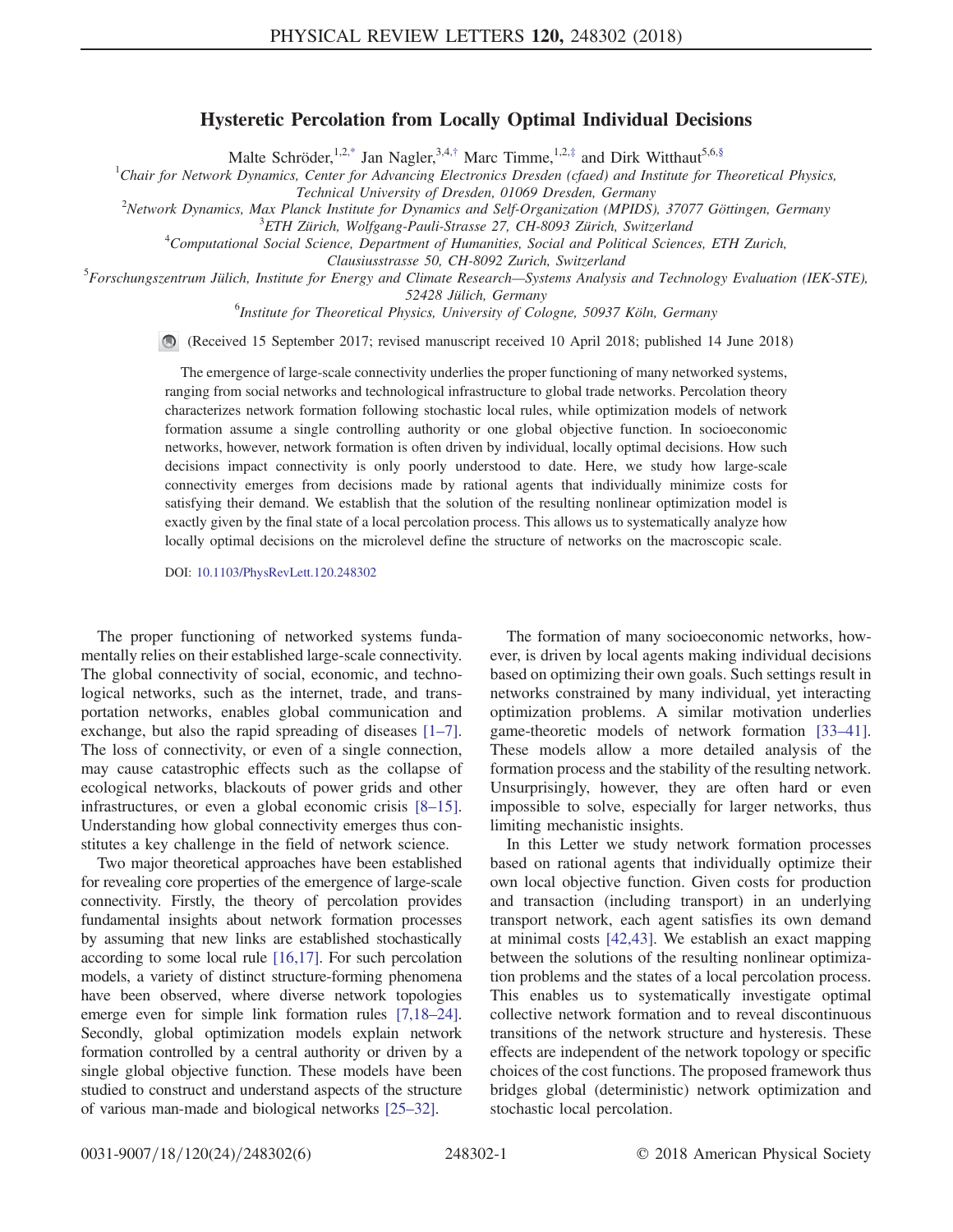From optimization to percolation.—We analyze a network formation model based on the following fundamental network supply problem (Fig. [1\)](#page-1-0). Consider an underlying network of N nodes and M links, describing agents and potential transportation routes, where each agent must satisfy its demand. We study the network of trades that evolves between the nodes, similar to bond percolation on an underlying network or random graph [\[16\]](#page-4-6).

Specifically, we assume each node  $i \in \{1, ..., N\}$  is an agent with a fixed demand  $D_i$ . The agent satisfies this demand by purchasing supplies  $S_{ki} \geq 0$  from any nodes k, including itself, under the constraint that  $\sum_k S_{ki} = D_i$ . (Throughout the Letter sums run over all nodes, here  $k \in \{1, ..., N\}$ , unless otherwise noted.) Each agent tries to achieve this with minimal cost

$$
K_i = \sum_k K_{ki}^P + K_{ki}^T,\tag{1}
$$

<span id="page-1-1"></span>including both production costs  $K_{ki}^P$  at node k as well as transaction costs  $K_{ki}^T$  between the two nodes (see Fig. [1](#page-1-0)).

<span id="page-1-2"></span>The production costs depend nonlinearly on the purchases  $S_{ki}$ 

$$
K_{ki}^P = p_k(S_k)S_{ki},\tag{2}
$$

since the costs per unit  $p_k(S_k)$  typically depend on the total production  $S_k = \sum_j S_{kj}$  at node k. Often, the production costs per unit are decreasing,  $dp_k/dS_k < 0$ , accounting for, e.g., increased efficiency with increased production, commonly referred to as economies of scale.

<span id="page-1-3"></span>The transaction costs are proportional to the amount of transported goods  $S_{ki}$  and to the effective distance  $T_{ki}$ between the two nodes,

$$
K_{ki}^T = p_T S_{ki} T_{ki},\tag{3}
$$

where  $T_{ki} = \sum_{e} t_e$  is given as the sum of the distances  $t_e$  of all edges  $e$  along the (shortest) path between  $k$  and  $i$  in the underlying transport network. The factor  $p_T$  denotes the transaction costs per unit good and unit distance, describing effects of fuel costs or delivery times.

All agents solve their individual nonlinear optimization problem [Eq. [\(1\)\]](#page-1-1) simultaneously, defining the network of optimal purchases  $S_{ki}$ . The resulting state of this network then corresponds to a Nash equilibrium [\[44\],](#page-5-3) where no agent can reduce its cost by changing its purchases given that all other purchases remain constant.

Results.—A simple, yet efficient solution to this problem can be found for nonincreasing production cost per unit  $p_k$ : in this case any agent *i* chooses a single supplier  $i^*$ , such that  $S_{i^*i} = D_i$  and  $S_{ki} = 0$  for  $k \neq i^*$ . In general each agent<br>would have to check each node in the network to find its would have to check each node in the network to find its optimal supplier. Interestingly, if the demand of all agents is identical,  $D_i \equiv D$ , this optimal supplier can be found *locally*: An agent *i* just has to query its direct neighbors about their current suppliers to find its optimal supplier  $i^*$ .

<span id="page-1-0"></span>

FIG. 1. Network supply problem. Each agent *i* satisfies its demand  $D_i$  by purchasing supplies  $S_{ki}$  from nodes k at minimum costs via the available transport routes (dashed lines). The costs  $K_i = \sum_k K_{ki}^p + K_{ki}^T$  for these purchases include production costs  $K_i^P$ , at node k and transaction costs  $K_i^T$ , between the nodes  $K_{ki}^{P}$  at node k and transaction costs  $K_{ki}^{T}$  between the nodes [Eq. [\(1\)](#page-1-1)]. The production costs depend on the total production  $S_k = \sum_i S_{ki}$  at node k [Eq. [\(2\)\]](#page-1-2). The transaction costs are proportional to the effective distance  $T_{ki}$  of the transport route between the nodes [Eq. [\(3\)](#page-1-3)].

Here, we provide a brief intuitive argument: Any purchase of agent  $i$  has to be transported via one of its neighbors j. Since transaction costs are additive over the transport links and all agents have identical demand, agent j effectively solves the same optimization problem as agent  $i$  (minus the transaction costs from  $j$  to  $i$ ). When  $j$  finds its optimal supplier, this supplier is also a potential optimal supplier of agent  $i$  when transporting via  $j$ . Thus, agent  $i$ simply compares the suppliers of all its neighbors (all potentially optimal suppliers, one for each possible path of transport). One of these must then be the optimal supplier for agent i (see Supplemental Material Secs. I and II for a rigorous proof and details of the simulation [\[45\]](#page-5-4)).

We investigate this local percolation model starting with large transaction costs,  $p_T = \infty$ , and, correspondingly, only internal production  $i^* = i$  and  $S_{ii} = D_i$ . As  $p_T$ <br>decreases the transaction costs decrease and agents mindecreases, the transaction costs decrease and agents minimize their total costs by establishing external purchases  $S_{ki}$ from nodes with lower production costs. Finally, transaction costs disappear at  $p_T = 0$  and all agents will have the same supplier minimizing their production costs (Fig. [2](#page-2-0)). We study the size  $C(i^*)$  of the connected components (clusters) in the network defined by these components (clusters) in the network defined by these purchases, this means the number of agents  $\{i_1, i_2, ...\}$ with the same supplier  $i^*$ . As for standard percolation we record the size  $C_1(p_T)$  of the currently largest cluster (and  $C_2$  for the second largest cluster and so on). In the following examples we consider linearly decreasing production costs per unit  $p_k(S_k) = b_k - aS_k$ , where  $a \ge 0$ directly quantifies the strength of the economies of scale. The results are qualitatively unchanged for all forms of decreasing  $p_k$  (see Supplemental Material [\[45\]](#page-5-4)).

Discontinuous percolation and hysteresis.—We illustrate the emergence of connectivity in a random spatially embedded network in Figs. [3\(a\)](#page-2-1) and [3\(b\)](#page-2-1), revealing the importance of economies of scale. Weak economies of scale (small  $a$ ) lead to a continuous growth of the largest cluster. Sufficiently strong economies of scale lead to a discontinuous evolution of the size of the largest cluster in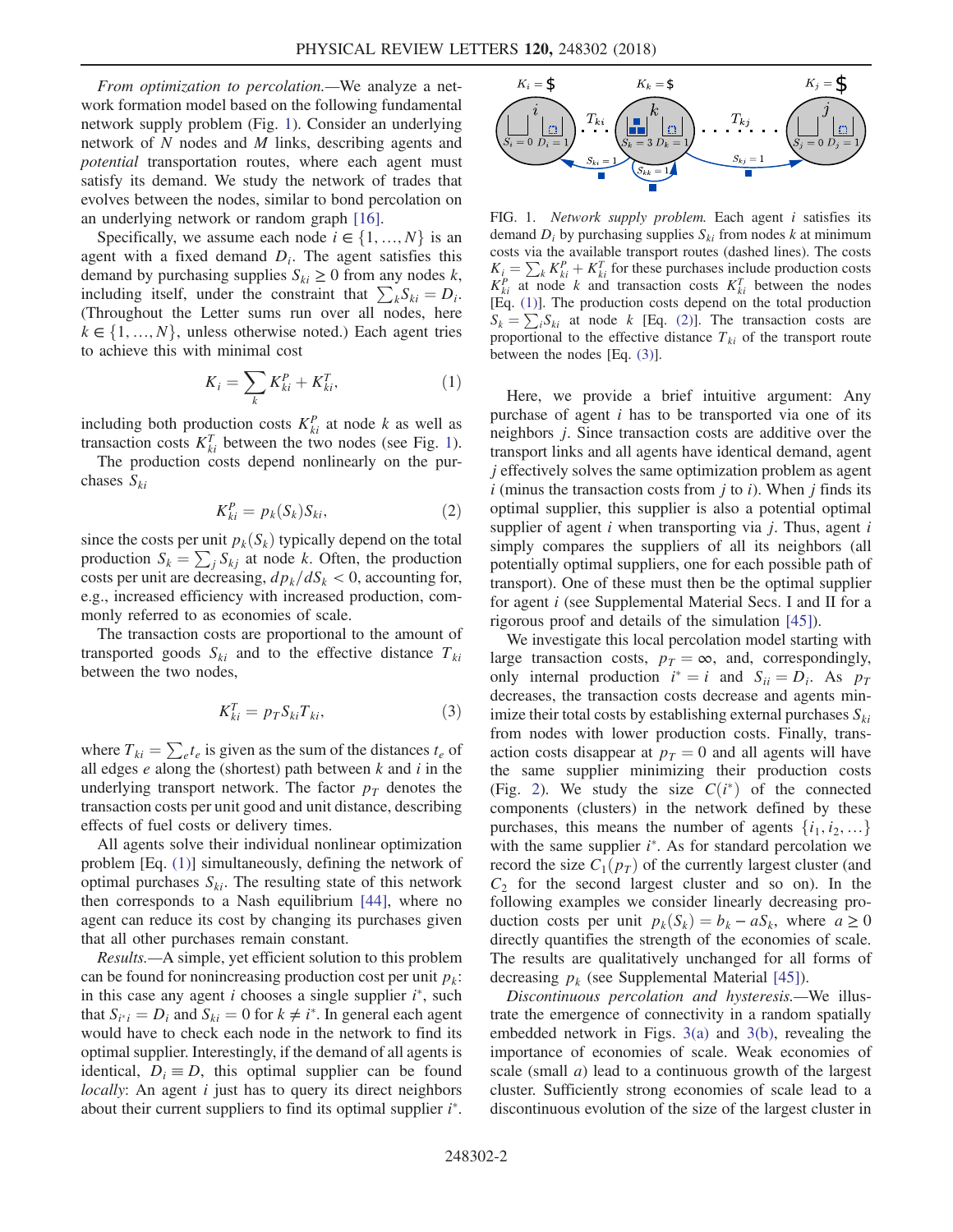<span id="page-2-0"></span>

FIG. 2. Local percolation induced by optimization. Every agent chooses a single optimal supplier to satisfy its demand if the production costs per unit  $p_k(S_k)$  decrease with increasing production (economies of scale). When the transaction costs per unit  $p<sub>T</sub>$  are large, all agents make only local purchases from their own node. As  $p_T$  decreases, the transaction costs decrease and agents start to purchase from other nodes. Some potential transportation routes (dashed lines) become active trade links (arrows). This trade network grows along the shortest paths in the network as transaction costs become smaller. As the transaction costs disappear ( $p_T \rightarrow 0$ ), the network will become globally connected. All agents then share the same supplier, minimizing their production costs. If the demand of all agents is identical  $D_i \equiv D$ , the solution to the supply problem can be found locally and is given by the final state of a local percolation model.

the network. A microscopic decrease of the transaction costs triggers a cascade of decisions: As the cluster size increases, the production costs of its supplier decrease and a large fraction of agents join this connected component. In the language of percolation, a giant connected component emerges in a continuous (weak economies of scale) or discontinuous (strong economies of scale) phase transition.

Moreover, multiple stable states exist for sufficiently strong economies of scale. In an intermediate interval of transaction costs  $p_T$  the network settles on one of the possible structures, depending on the previous state of the network: hysteresis emerges. Thus, a large cluster may remain stable after it has emerged for decreasing  $p<sub>T</sub>$ , even when  $p_T$  is increased again [Figs. [3\(b\)](#page-2-1) and [3\(c\)\]](#page-2-1).

Underlying mechanism.—To understand the mechanism underlying these different transitions, we analyze a mathematically tractable system in detail. We consider a network of all-to-all coupled units with demand  $D_i = 1/N$ separated by effective distances  $t_e = 1$  for all edges e. We take  $b_i = i/N$  for  $i \in \{1, ..., N\}$ , approximating the uniform distribution  $b_i \in [0, 1]$  in the limit of large system size N.

We now track individual decisions by considering the cost per unit  $K_i(k)$  agent i pays for purchases at node k. Since transaction costs across all links are identical, the first link to be established will be between the node with the highest production cost (node  $N$ ) and the one with the smallest (node 1). This happens when the cost per unit  $K_N(1)$  for agent N to import from node 1 become smaller than the cost  $K_N(N)$  to buy internally:  $K_N(1) =$  $1/N - 2a/N + p_T < 1 - a/N = K_N(N)$ , that is for  $p_T < p_T^N = 1 - 1/N + a/N$ . Similarly, we can calculate when the next link between agent  $N - 1$  and node 1 is established:  $K_{N-1}(1) = 1/N - 3a/N + p_T < (N-1)/N a/N = K_{N-1}(N-1)$ , that is for  $p_T < p_T^{N-1} = 1-2/N +$ <br> $2a/N$  The other agents follow the same pattern  $2a/N$ . The other agents follow the same pattern.

Considering the two links, we now have to distinguish two cases: if  $a < a_c = 1$ , then  $p_T^{N-1} < p_T^N$  and the agents N<br>and N – 1 will establish their links sequentially at different and  $N - 1$  will establish their links sequentially at different values of  $p_T$ . The largest cluster will grow continuously with a slope of  $\frac{1}{N}$  $\frac{1}{p_T^{N-1} - p_T^N} = \frac{1}{a - 1}.$ <br>However if the economies of scale are stronger However, if the economies of scale are stronger  $(a \ge a_c = 1)$ , the cost at node 1 decrease sufficiently for the next link to be established immediately since  $p_T^{N-1} \geq p_T^N$ . The cluster grows discontinuously in a single cascade. If the economies of scale are even stronger  $(a > a<sub>c</sub> = 1)$ , the cluster is stable with respect to single

<span id="page-2-1"></span>

FIG. 3. From continuous to discontinuous transitions and hysteresis. The type of the transition to a single globally connected component changes depending on the strength of the economies of scale in the cost function. (a) Example of a small random network embedded in the unit square. The parameters  $b_i \in [0, 1]$  are given by the real part of a smooth random function  $b(x, y)$  generated from  $2^{10} \times 2^{10}$  discrete Fourier modes with mean amplitude 0 and variance  $S(\omega_x, \omega_y) = (\omega_x^2 + \omega_y^2)^{-2}$  (see also Supplemental Material Sec. III) (b) Single realizations (dashed lines) of the evolution of the relative size [\[45\]\)](#page-5-4). (b) Single realizations (dashed lines) of the evolution of the relative size of the largest cluster for a random planar network with  $N = 10<sup>4</sup>$  nodes and average and standard deviation (solid lines and shading) over 100 random realizations of the  $b<sub>i</sub>$ . (c) The predicted behavior for a completely connected network in the mean field limit  $N \to \infty$  (see text). Weak economies of scale  $(a < a<sub>c</sub>)$  lead to a continuous growth of the largest cluster. Sufficiently strong economies of scale  $(a > a<sub>c</sub>)$  lead to a discontinuous transition. Reversing the process, i.e., increasing the transaction costs, leads to a direct reversal for weak economies of scale, but hysteresis is observed for strong economies of scale.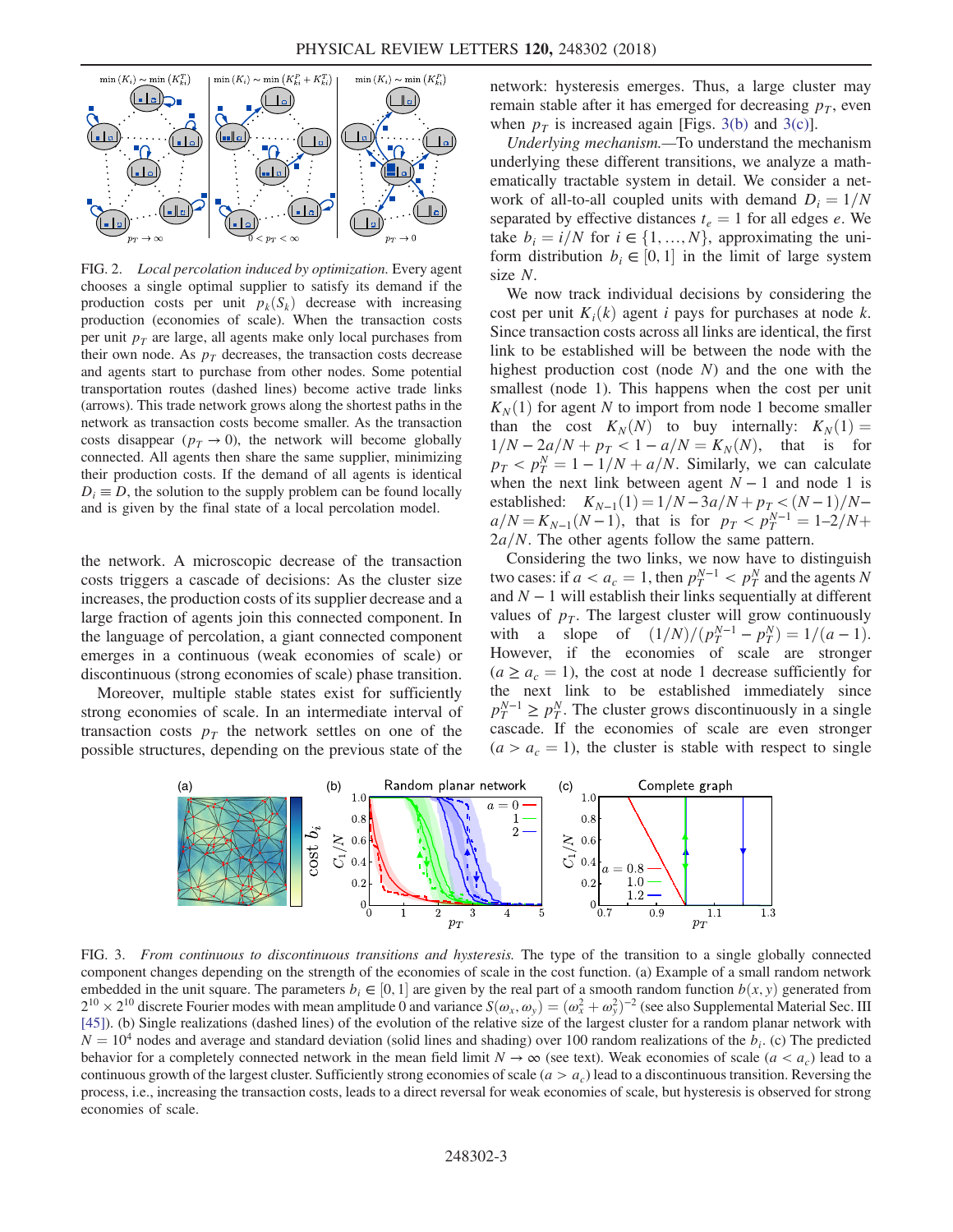<span id="page-3-0"></span>

FIG. 4. Impact of the network structure on the percolation transition. Size and discontinuities of large connected components for an underlying Watts-Strogatz small world network  $(N = 10<sup>4</sup>, k = 8$ , see Supplemental Material Sec. III and Sec. V [\[45\]\)](#page-5-4). (a),(b) Single realizations for the size of the components  $C(i^*)$  of three specific large suppliers. In a network with large<br>diameter [panel (a)  $a = 10^{-5}$ ] multiple clusters grow simuldiameter [panel (a),  $q_{\text{rew}} = 10^{-5}$ ] multiple clusters grow simultaneously and merge for small  $p<sub>T</sub>$ . In a network with small diameter [panel (b),  $q_{\text{rew}} = 10^{-2}$ ] one large cluster emerges in a single cascade. (c) Maximum size of the  $n$ -th largest cluster as a function of the topological randomness  $q_{\text{rew}}$  (error bars omitted for visibility). (d) Largest change of the size of the largest cluster (error bars indicate the standard deviation). Averages are taken over 100 realizations.

agents changing their supplier for larger values of  $p<sub>T</sub>$ , causing hysteresis when increasing  $p<sub>T</sub>$ . This qualitative behavior is independent of the network topology in the sense that for sufficiently large economies of scale the transition will always become discontinuous (see Supplemetal Material [\[45\]](#page-5-4)).

Impact of network topology.—Besides changes in production and transaction costs, the growth of the trade network is also determined by changes of the transport routes, that means by the underlying physical transportation network. For the same economies of scale we find different routes of network formation depending on the structure of the network. If the network diameter (the longest shortest path between any two nodes) is small, the paths in the network are short and only one cluster emerges. If the diameter is large, multiple large clusters appear. This difference is already evident when comparing the spatially embedded (large diameter) and complete network (small diameter) for  $a = 1$  [compare Figs. [3\(b\)](#page-2-1) and [3\(c\)\]](#page-2-1).

To systematically study this effect we fix the economies of scale  $a = 1$  and consider a network class introduced by Watts and Strogatz [\[23\].](#page-5-5) Starting from a regular ring network with a large diameter where each node is connected to its k neighbors, each link is randomly rewired with probability  $q_{\text{rew}}$ . This introduces shortcuts and reduces the diameter of the network. If the diameter is large  $[q_{\text{rew}}]$ small, Fig. [4\(a\)\]](#page-3-0), different suppliers can attract large clusters of agents from their local part of the network when  $p_T$  decreases. Fig. [4\(c\)](#page-3-0) illustrates the maximum size of the  $n$ -th largest cluster, showing that multiple large clusters emerge for  $q_{\text{rew}} \leq 10^{-5}$  (less than one shortcut per node). Only for small values of  $p_T$  do these clusters interact and finally merge in small cascades to a single giant cluster. If the diameter is small  $[q_{\text{rew}}]$  large, Fig. [4\(b\)](#page-3-0)], only a single cluster emerges, attracting nodes from all parts of the

<span id="page-3-1"></span>

FIG. 5. Preferred modes of transport change network evolution. Global connectivity induced by locally optimal decisions in a model of a world transport network (see Supplemental Material Sec. VII for details [\[45\]](#page-5-4)). (a) Evolution of the size  $C(i^*)$  of specific clusters identified by a supplier  $i^*$  when transport via sea is more expensive than transp identified by a supplier *i*\* when transport via sea is more expensive than transport via land (by a factor  $T_s = 5$ ). Because of the high costs of sea transport, the network diameter is large and multiple large clusters c costs of sea transport, the network diameter is large and multiple large clusters can emerge in different parts of the world. (b)–(d) Network structure and active trade links for different values of the transactions costs  $p<sub>T</sub>$ . Land routes are preferred to transport via sea. (e) Evolution of the size of the emerging cluster for small sea transport costs ( $T_s = 0.2$ ). Because of sea routes connecting most countries cheaply, the network diameter is small and only one large component emerges in a single large cascade. This transition happens for larger  $p<sub>T</sub>$  as the overall diameter of the network is much smaller. (f),(g) The state of the network immediately before and after the transition.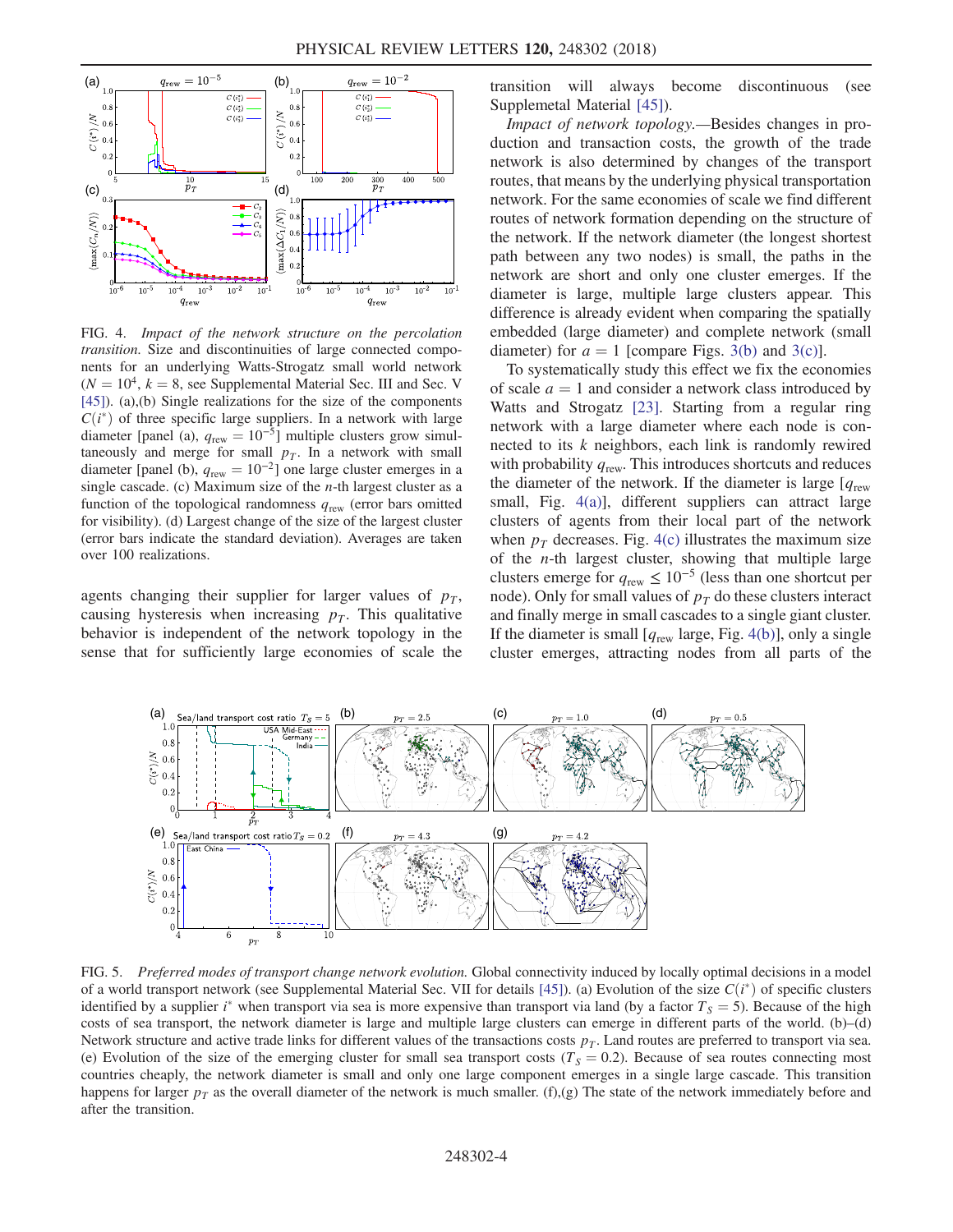network. The largest cluster then grows in a single cascade until it fills the entire network [Figs.  $4(c)$  and  $4(d)$ ].

To illustrate this effect with a realistic network topology, we consider an elementary model of a world transport network (Fig. [5\)](#page-3-1). The nodes of the network represent individual countries or regions and links represent transport routes via land between neighboring countries or shipping routes via sea (for a detailed description of the model parameters and all data see Supplemental Material Sec. VII [\[45\]](#page-5-4)). Similarly to the small-world network, we explore different network structures by varying the costs for different modes of transportation, modifying the effective distances of transport via land and sea. If transport via sea is expensive, the network has a large diameter, similar to the random planar network [Figs. [3\(a\)](#page-2-1) and [3\(b\)](#page-2-1)]. Multiple large clusters appear in different regions of the world and merge when  $p_T$  becomes small [Figs. 5(a)–[5\(d\)\]](#page-3-1). Conversely, if transport via sea is cheap, the network becomes densely connected with a small diameter, similar to the complete graph  $[Fig. 3(c)]$  $[Fig. 3(c)]$ , and a single largest cluster grows in a sudden cascade [Figs. 5(e)–[5\(g\)\]](#page-3-1).

Discussion.—Taken together, we have proposed a class of network formation models that demonstrates how fundamental aspects of local economic decisions impact global network formation. In contrast to random link addition extensively studied before [\[16,22,47\],](#page-4-6) link addition in this model is driven by individual decisions: each node minimizes its own costs to satisfy a fixed demand by establishing a trade network across a given network of (potential) transport routes. The model class is general in the sense that the illustrated phenomena are independent of both the details of the network topology as well as of the details of the cost functions. Specifically, whereas we have analyzed the model with linearly decreasing production costs per unit, linearity is not required. Any decreasing cost function yields qualitatively the same results (see Supplemental Material [\[45\]\)](#page-5-4).

In an analytically solvable limit we showed that the solution of the resulting interacting optimization problems exactly maps to the final state of a local percolation process, thereby enabling a systematic analysis of the transition from localized trading to a macroscopically connected trade network. Importantly, the network evolution exhibits hysteresis, such that decreasing an external factor (e.g., the transaction cost per unit) may induce global interactions but increasing the same factor does not immediately reverse this system-scale impact.

These results directly link deterministic, optimizationbased approaches of network formation [26–[30,32](#page-5-6)–35, 38–[41\]](#page-5-6) and prototypical percolation processes [\[7,18](#page-4-7)–24] based on purely random link addition. Specifically, the model illustrates the connection of (discontinuous) percolation to geographically distributed trade networks [\[42,43\]](#page-5-2). More generally, our framework shows how economic factors and the actual connectivity may shape the structure of socioeconomic networks through individual locally optimal decisions.

We thank J. Többen and S. Klipp for helpful discussions. We gratefully acknowledge support from the Göttingen Graduate School for Neurosciences and Molecular Biosciences (DFG Grant No. GSC 226/2), from the Helmholtz Association (Grant No. VH-NG-1025), the Bundesministerium für Bildung und Forschung (BMBF Grant No. 03SF0472A-F), the German Science Foundation (DFG) by a grant towards the Cluster of Excellence Center for Advancing Electronics Dresden (cfaed), the ETH Risk Center (RC SP 08-15), and SNF Grant The Anatomy of Systemic Financial Risk, No. 162776.

<span id="page-4-3"></span><span id="page-4-2"></span><span id="page-4-1"></span><span id="page-4-0"></span>[\\*](#page-0-0) malte.schroeder@tu-dresden.de [†](#page-0-0) jnagler@ethz.ch [‡](#page-0-0) marc.timme@tu-dresden.de [§](#page-0-0) d.witthaut@fz-juelich.de

- <span id="page-4-4"></span>[1] R. Albert, H. Jeong, and A.-L. Barabási, [Nature \(London\)](https://doi.org/10.1038/35019019) 406[, 378 \(2000\)](https://doi.org/10.1038/35019019).
- [2] R. Pastor-Satorras and A. Vespignani, [Phys. Rev. Lett.](https://doi.org/10.1103/PhysRevLett.86.3200) 86, [3200 \(2001\)](https://doi.org/10.1103/PhysRevLett.86.3200).
- [3] L. Hufnagel, D. Brockmann, and T. Geisel, [Proc. Natl.](https://doi.org/10.1073/pnas.0308344101) [Acad. Sci. U.S.A.](https://doi.org/10.1073/pnas.0308344101) 101, 15124 (2004).
- [4] D. Brockmann, L. Hufnagel, and T. Geisel, [Nature \(London\)](https://doi.org/10.1038/nature04292) 439[, 462 \(2006\)](https://doi.org/10.1038/nature04292).
- [5] D. Brockmann and D. Helbing, Science 342[, 1337 \(2013\).](https://doi.org/10.1126/science.1245200)
- [6] R. Albert and A.-L. Barabási, [Rev. Mod. Phys.](https://doi.org/10.1103/RevModPhys.74.47) 74, 47 [\(2002\).](https://doi.org/10.1103/RevModPhys.74.47)
- <span id="page-4-7"></span><span id="page-4-5"></span>[7] M. Newman, SIAM Rev. 45[, 167 \(2003\).](https://doi.org/10.1137/S003614450342480)
- [8] R. V. Sole and M. Montoya, [Proc. R. Soc. B](https://doi.org/10.1098/rspb.2001.1767) 268, 2039 [\(2001\).](https://doi.org/10.1098/rspb.2001.1767)
- [9] F. Schweitzer, G. Fagiolo, D. Sornette, F. Vega-Redondo, A. Vespignani, and D. R. White, Science 325[, 422 \(2009\).](https://doi.org/10.1126/science.1173644)
- [10] S. Buldyrev, R. Parshani, G. Paul, H. E. Stanley, and S. Havlin, [Nature \(London\)](https://doi.org/10.1038/nature08932) 464, 1025 (2010).
- [11] S. Havlin, D. Y. Kenett, E. Ben-Jacob, A. Bunde, R. Cohen, H. Hermann, J. Kantelhardt, J. Kertész, S. Kirkpatrick, J. Kurths, J. Portugali, and S. Solomon, [Eur. Phys. J. Spec.](https://doi.org/10.1140/epjst/e2012-01695-x) Top. 214[, 273 \(2012\).](https://doi.org/10.1140/epjst/e2012-01695-x)
- [12] M. Elliott, B. Golub, and M.O. Jackson, [Am. Econ. Rev.](https://doi.org/10.1257/aer.104.10.3115) 104[, 3115 \(2014\)](https://doi.org/10.1257/aer.104.10.3115).
- [13] D. Witthaut, M. Rohden, X. Zhang, S. Hallerberg, and M. Timme, Phys. Rev. Lett. 116[, 138701 \(2016\)](https://doi.org/10.1103/PhysRevLett.116.138701).
- [14] H. Ronellenfitsch, D. Manik, J. Horsch, T. Brown, and D. Witthaut, [IEEE Trans. Power Syst.](https://doi.org/10.1109/TPWRS.2017.2658022) 32, 4060 (2017).
- [15] J. Nagler, A. Levina, and M. Timme, [Nat. Phys.](https://doi.org/10.1038/nphys1860) 7, 265 [\(2011\).](https://doi.org/10.1038/nphys1860)
- <span id="page-4-6"></span>[16] D. Stauffer and A. Aharony, *Introduction To Percolation* Theory (Taylor & Francis, London, 1992).
- [17] G. Grimmett, *Percolation* (Springer-Verlag, Berlin, Heidelberg, 1999).
- [18] D. Achlioptas, R. D'Souza, and J. Spencer, [Science](https://doi.org/10.1126/science.1167782) 323, [1453 \(2009\)](https://doi.org/10.1126/science.1167782).
- [19] O. Riordan and L. Warnke, Science 333[, 322 \(2011\).](https://doi.org/10.1126/science.1206241)
- [20] M. Schröder, S. E. Rahbari, and J. Nagler, [Nat. Commun.](https://doi.org/10.1038/ncomms3222) 4, [2222 \(2013\)](https://doi.org/10.1038/ncomms3222).